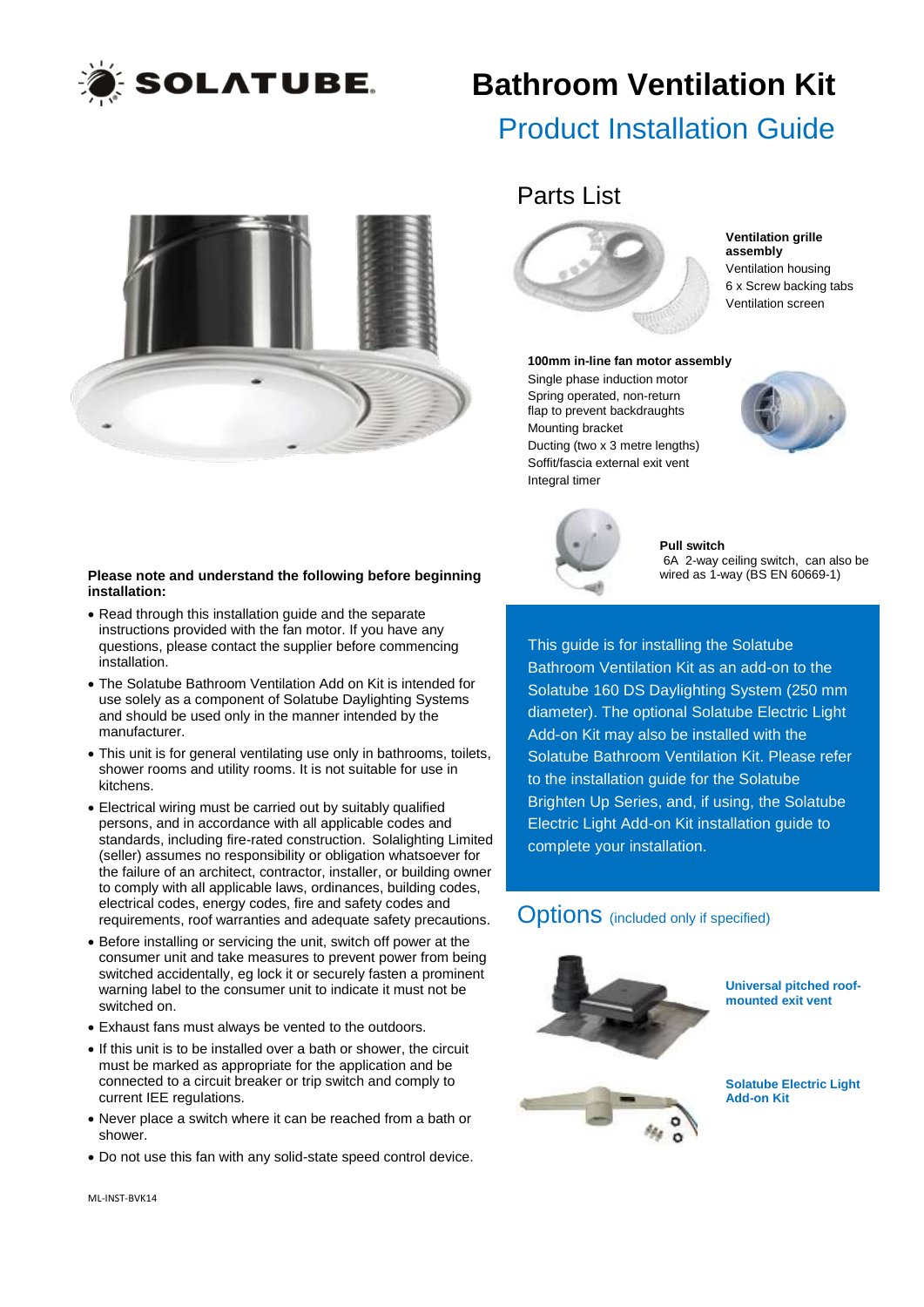#### **Motor assembly specification**

| Fan motor assembly: | 100 mm in-line                                                                                                                                                              | Max operating temperature: | $40^{\circ}$ C                                    |
|---------------------|-----------------------------------------------------------------------------------------------------------------------------------------------------------------------------|----------------------------|---------------------------------------------------|
| Motor:              | Powerful, yet quiet unobtrusive single phase<br>induction motor with backward curved<br>centrifugal impellers for a large airflow<br>providing a long maintenance-free life | <b>Moisture:</b>           | Suitable f<br>including<br>rooms an<br>Not suital |
| Supply:             | 220-240V - AC 50Hz                                                                                                                                                          | Fan Speed:                 | 1400 rpm                                          |
| Airflow:            | Extract rates of 110m <sup>3</sup> /hr / 31 litres per second                                                                                                               | <b>Maximum pressure:</b>   | 120 Pa                                            |
| Compliance:         | Designed to comply with the 2006 Building<br>Regulations on Ventilation (F1) CE label                                                                                       | Flexible duct:             | Local Bui<br>duct (clas                           |

#### **Step 1 – marking location for the fan motor assembly**

Refer to the Solatube Brighten Up Series installation guide to mark the ceiling and roof location of the Solatube 160 DS Daylighting System.

In the roof void, locate a mounting location that allows the fan to be installed **horizontally**. Check that wiring can be run to the planned location and that the ducting supplied can reach this location from the roof exit and ceiling location respectively, allowing for a u-bend in the duct to act as a condensation trap. Refer to the installation instructions supplied with the fan motor assembly **(diagram A).**

#### **Step 2 – mark the location for the ventilation housing**

Using the grille assembly as a guide, make a template from card (you could use the Solatube packaging), ensuring you cut the template 20mm smaller than the outer edge of the grille assembly.

Place the template on the ceiling surface within the roof void, ensuring it aligns with your ceiling marker and draw a line around the template **(diagram B)**.

#### **Step 3 – install the ventilation housing**

Cut along the line and remove the ceiling material. Remove the screw backing tabs from the ventilation housing. Secure the ventilation housing with six No.6 (40mm) drywall (ceiling) screws and the six screw backing tabs **(diagram C).**

NOTE: For an air infiltration seal, apply a 5mm bead of sealant to the back of the ventilation housing prior to installation.

#### **Step 4 – install the fan motor assembly & switch**

Please refer to the separate installation guide enclosed for mounting and wiring the motor assembly and switch. Ensure the fan motor is mounted horizontally.

#### **Step 5 – connect the ducting**

Run the air duct from the 100mm diameter upstand spigot to the inlet of the fan motor assembly. On the exhaust side of the fan motor assembly, run the air duct to the fascia/soffit exit vent or optional roof vent (see separate installation guide provided with optional roof vent).

For best venting performance, make the air duct run as short as possible with minimum bends, cutting the duct as necessary.

Ensuring an overlap of at least 25mm, secure the duct at each connection using the zip ties supplied and then cover with duct tape to create a seal **(diagram D)**.

# Secure the duct at each connection using duct tape Overlap the ducting a minimum of 25mm at each connection



Not suitable for kitchens. **Maximum pressure:** 120 Pa **Flexible duct:** Local Building Codes may require air

duct (class 0) for certain fire-rated installations



**Diagram A**

**Diagram** 

**Diagram** 

**Diagram** 

**D**

**C**

**B**